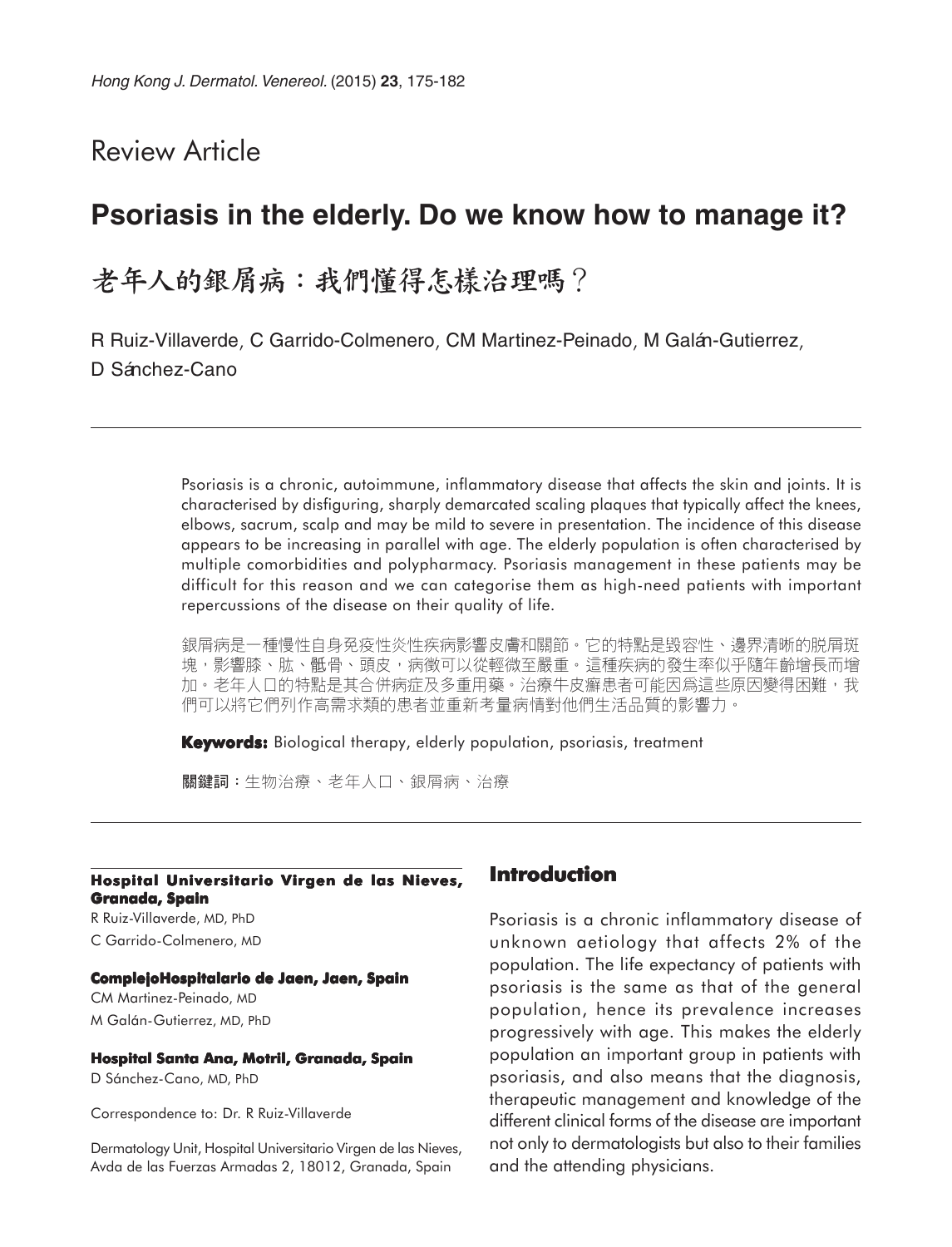# **Epidemiology**

Epidemiological studies generally do not make a special assessment of the disease in the elderly population. The worldwide prevalence of psoriasis is approximately 2%, although there are important regional and ethnic group-specific variations. This is why genetics and/or environmental factors that have not been fully characterised may have an impact. There is a greater incidence in Caucasians, ranging from 1.5% in Croatia and most of the Mediterranean countries to 4.8% in Norway.<sup>1</sup>

In Spain, the most extensive study included a sample of almost 13,000 subjects, being similar in both sexes, with an estimated prevalence of between 1.17% and 1.43%, being higher between the ages of 20 and 50 years with a greater predominance in the country's central regions. In this study, 1.44% of the patients were aged between 61 and 70 years and 0.33% of cases were more than 70 years old.2 More recent studies in our country have assessed the psoriasis characteristics of elderly patients and concluded that this group of patients has a greater rate of hypertension, left ventricular hypertrophy, diabetes mellitus and insulin resistance. It is of interest to note that this study also indicates a greater severity of psoriasis in patients who are heavy drinkers and smokers.3

Life expectancy is currently around 85 years for women and 80 years for men. If these values continue to increase, the same will occur in the psoriatic population, leading to a greater burden in terms of the comorbidities, and also in terms of the adverse effects associated with the different treatments, drug interactions, poor health habits and cardiovascular risk factors.

## **Clinical particularities of psoriasis in the elderly patient**

This article does not purport to review clinical symptoms and/or clinical forms in elderly patients, although it might be interesting to highlight certain salient points regarding daily clinical practice and its repercussions on treatment.

First of all, it must be stressed that there are no fundamental differences in the form of clinical expression of psoriasis between the elderly and younger patients. We would also emphasise the following specific features:

- a) *Guttate psoriasis.* It does not affect the elderly and is almost exclusive to adolescents and young adults.
- b) *Inverse psoriasis* (axillae, skin folds between buttocks, popliteal fossae and skin folds under the breasts). Inverse psoriasis is more common in elderly patients, especially in the obese or people with associated comorbidities. Occasionally there are scales at the bottom of the fold, and the edge of the lesion is usually well-defined, which may be a distinguishing feature from other infectious forms of intertrigo. However, inverse psoriasis can also become super-infected and may require combined treatment for both conditions.
- c) *Nail psoriasis.* There are no differences in clinical symptoms, either in the nailbed or the matrix. Its incidence is possibly greater and is also associated with the greater prevalence of psoriatic arthropathy in the elderly. It should be considered in the differential diagnosis of other causes of onychodystrophy and nail symptoms that occur in normal nail ageing.
- d) *Scalp psoriasis.* This affects the occipital area more frequently. The associated pruritus tends to be greater in this location, probably caused by dry skin, giving rise to abundant serous bullae and crusts with lesions caused by Koebner phenomenon.

## **Comorbidities associated with psoriasis**

In recent years, psoriasis has been shown to be much more than a skin disease. The concept of systemic inflammatory disease has gained support with time. There are a wide number of diseases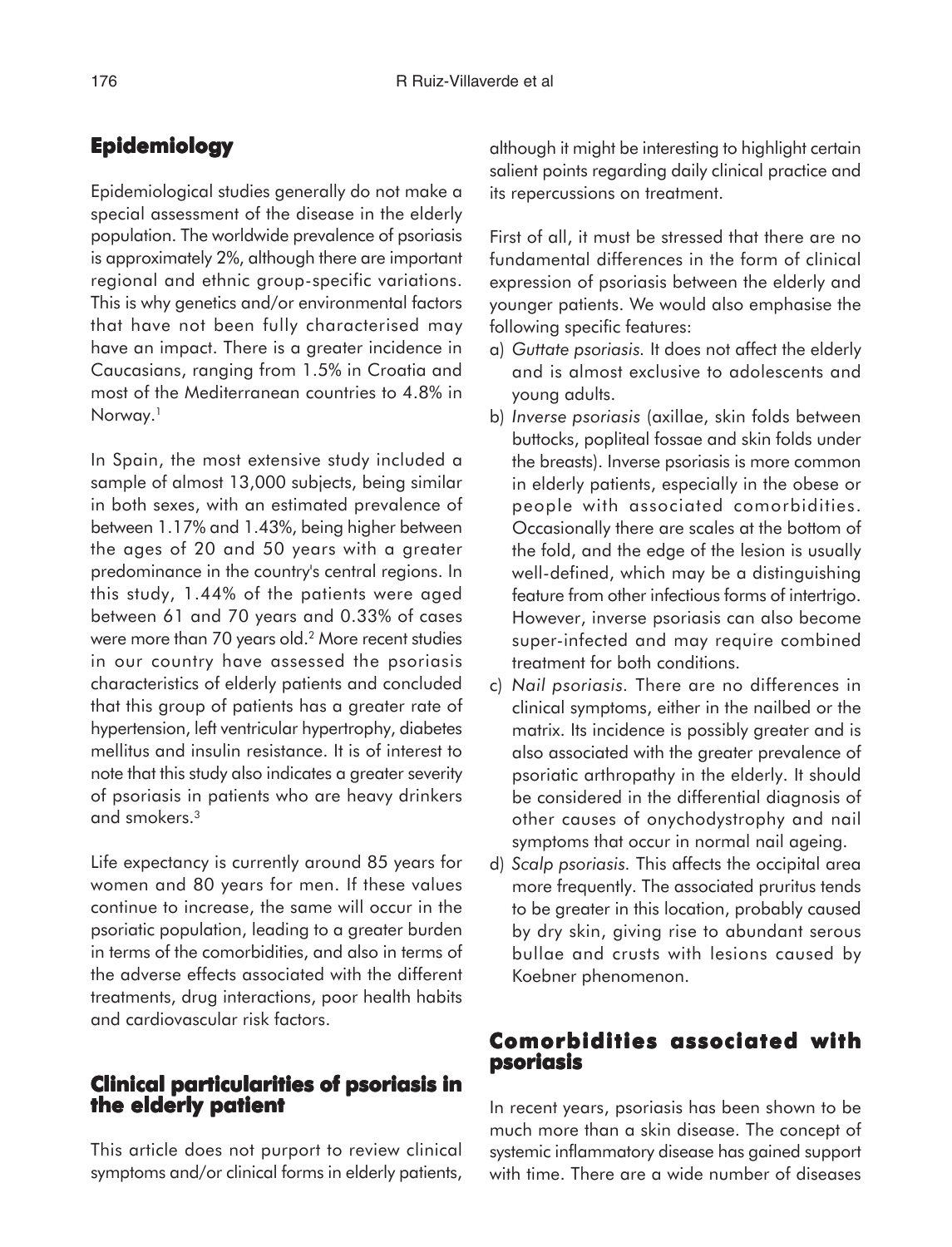associated with psoriasis with a frequency that is higher than expected in the general population. The main diseases associated with psoriasis are:

- Psoriatic arthritis. The association between psoriasis and psoriatic arthropathy is variable but different studies have shown that 20% of patients aged over 65 years with psoriasis have associated arthropathy.4
- Cardiovascular disease and its associated risk factors (diabetes, obesity, hypertension, metabolic syndrome).<sup>5</sup> Patients with chronic diseases are at a greater risk of metabolic syndrome (Table 1).
- Haematopoietic tumours, pancreatic cancer.<sup>6</sup>
- Autoimmune bullous diseases, mainly bullous pemphigoid.7
- Osteoporosis.<sup>8,9</sup> There are conflicting reports on the association of osteoporosis and psoriasis. Some studies report an association between psoriasis and osteoporosis in males,<sup>5</sup>

while others have not found any significant difference.

- Anxiety and depression.10 Psoriasis is one of the inflammatory diseases of the skin that has a great impact on quality of life, similar to that of other systemic diseases (diabetes, cardiovascular diseases, cancer). The perception of rejection and isolation is the most commonly reported by all psoriasis sufferers and this aspect should not be neglected. Any of the relevant validated quality of life instruments−Skindex29 DLQI, PDI can be used to demonstrate the substantial difference with regard to younger patients.
- Inflammatory bowel disease.<sup>11</sup>

Each case should be treated on an individual basis. The dermatologist is the most suitable specialist for early detection but the primary care doctor or an appropriate specialist should perform

| <b>CRITERION</b>       | <b>NCEP-ATP III</b>                                                        | <b>WHO</b>                                                                                       | <b>IDF</b>                                                                          |
|------------------------|----------------------------------------------------------------------------|--------------------------------------------------------------------------------------------------|-------------------------------------------------------------------------------------|
|                        | 3 or more of the                                                           | Obligatory criterion $* + 2$                                                                     | Obligatory criterion $* + 2$                                                        |
|                        | following                                                                  | or more of the following                                                                         | or more of the following                                                            |
| <b>FASTING GLUCOSE</b> | FG 110-126 mg/dL                                                           | *Type 2 Diabetes, IR +/- GI                                                                      | $FG$ >/= 100 mg/dL (5.6 mmol/L),<br>or type 2 DM                                    |
| <b>OBESITY</b>         | Waist circumference<br>$>102$ cm men<br>>88 cm women                       | Waist-to-hip ratio<br>$>0.90$ men<br>$>0.85$ women<br>BMI $>$ 30 kg/m <sup>2</sup>               | *Central Obesity:<br>waist circumference<br>$\geq$ 94 cm men<br>≥80 cm women        |
| <b>DYSLIPIDAEMIA</b>   | TG $\geq$ 150 mg/dL<br>HDL cholesterol<br><40 mg/dL men<br><50 mg/dL women | TG $\geq$ 150 mg/dL<br><b>HDL</b><br><35 mg/dL in men<br><39 mg/dL in women                      | TG $\geq$ 150 mg/dL<br><b>HDL</b><br><40 mg/dL men<br><50 mg/dL women, or treatment |
| <b>BLOOD PRESSURE</b>  | $\geq$ 130/85                                                              | $>$ /= 140/90 mmHg                                                                               | $SBP \geq 130$<br>DBP $\geq$ 85 mm Hg, or patient is<br>controlled with treatment   |
| <b>OTHERS</b>          |                                                                            | Urinary albumin excretion<br>>20 ug/min or albumin –<br>creatinine ratio $\frac{p}{q} = 30$ mg/g |                                                                                     |

**Table 1. able**  Metabolic syndrome diagnostic criteria

NCEP-ATPIII: National Cholesterol Education Program Adult Treatment Panel III; WHO: World Health Organisation; IDF: International Diabetes Federation; FG: Fasting glucose; IR+/- GI: Insulin resistance ± glucose intolerance; TG= Triglycerides; BMI: Body mass index; SBP: Systolic blood pressure; DBP: Diastolic blood pressure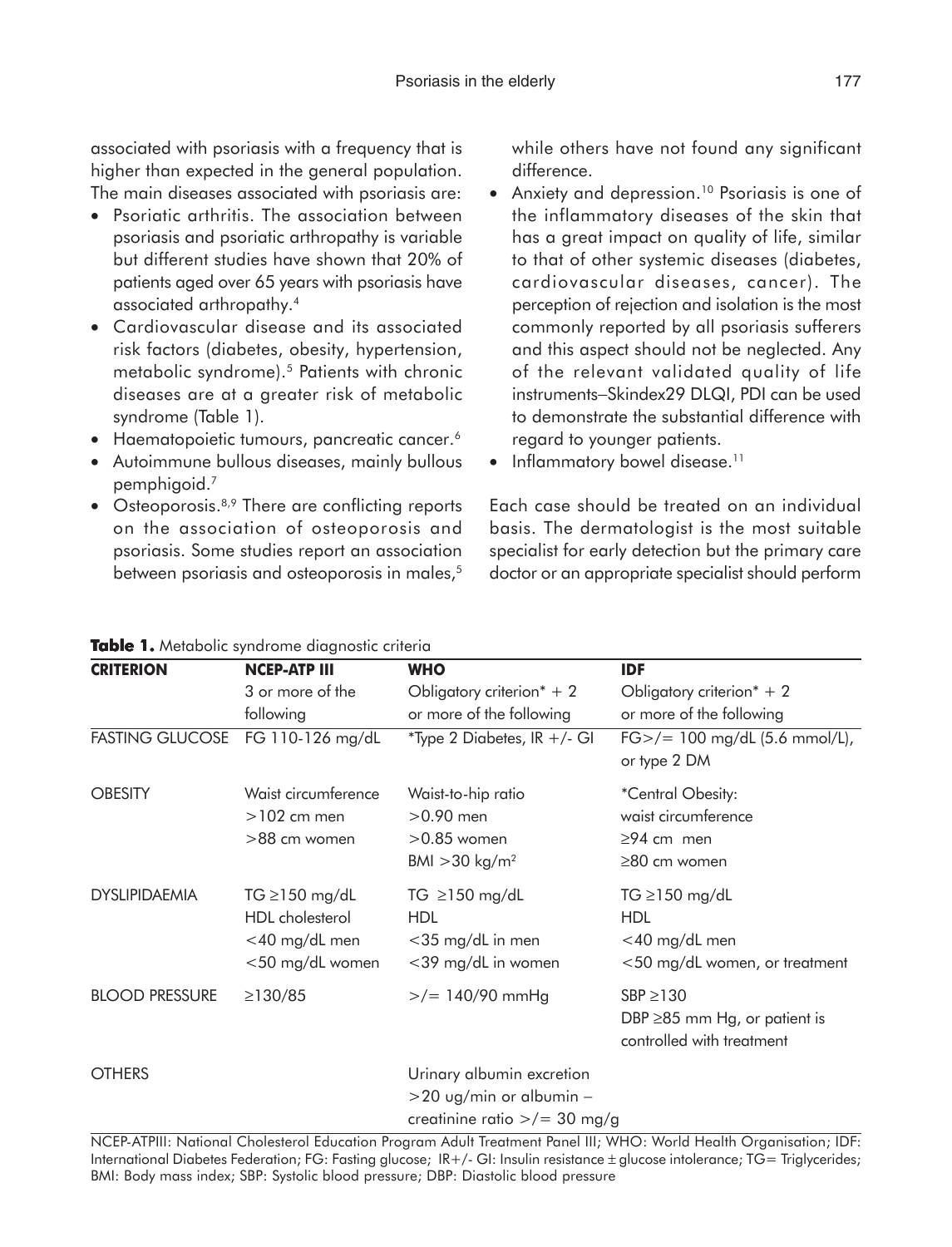the relevant monitoring and treatment of any associated comorbidities.

## **Treatment of psoriasis in the elderly patient patient**

### *General considerations*

In pharmacology, old age begins at 65 years, and patients may be divided into three different age groups: a) 65-74 years, b) 75-84 years and c) above 85 years. This classification may be controversial due to the lack of concordance between physiological age and chronological age. What does seem clear is that the effects of agerelated changes in pharmacokinetics are variable and difficult to predict. They are not only due exclusively to age, but also due to the presence of chronic diseases in these patients, polypharmacy, malnutrition and motor or cognitive impairment.<sup>12</sup>

Another factor to be taken into account is treatment compliance. While there are no sound studies on this issue, it is presumably lower in the geriatric population due to sensory deficits, dependence on relatives or caregivers or multiple other associated diseases that require intake of several drugs every day.

Before discussing the different topical, systemic and biological medicines in the geriatric population in detail, we agree with Tuneu in highlighting the application of some simple guidelines to minimise possible risks in the administration of any kind of medication in this patient category (Table 2).<sup>13</sup>

#### *Topical treatment*

Corticosteroids are still the first-line topical treatment, and their use is governed by the same criteria as in other dermatoses. The dose, potency and exposure time of the corticosteroid must be adjusted, and therapy rotated as necessary. It should not be forgotten that the skin of the elderly patient with psoriasis has probably undergone prolonged topical steroid treatment making tachyphylaxis more common. Also, since skin thinning due to ageing is often present, these patients are more prone to the side effects of continuous use of topical steroids (atrophy, stretch marks, capillary fragility). The reduction in skin thickness can also boost systemic absorption of the corticosteroid, and therefore the systemic effects derived from the suppression of the hypothalamic-pituitary-adrenal axis may be enhanced.

**Table 2.** Minimum precautions for avoiding drug interaction in the elderly population

- Minimise the number of drugs in each patient and take possible interactions into account.
- Before prescribing a drug, any physiological variation or pathological alteration that may affect dosage and the medicinal product's response should be taken into account.
- The patient should be given the lowest possible dose, titrated according to response.
- The form of administration and dosage should be as simple as possible.
- The patient or caregiver should understand the guidelines. The treatment should be given in writing.
- Make sure that patients' motor, visual and cognitive functions do not lead to errors or poor compliance.
- Patients should be monitored closely to ascertain compliance, medication effectiveness and adverse effects.
- Personal and economic conditions should be taken into account.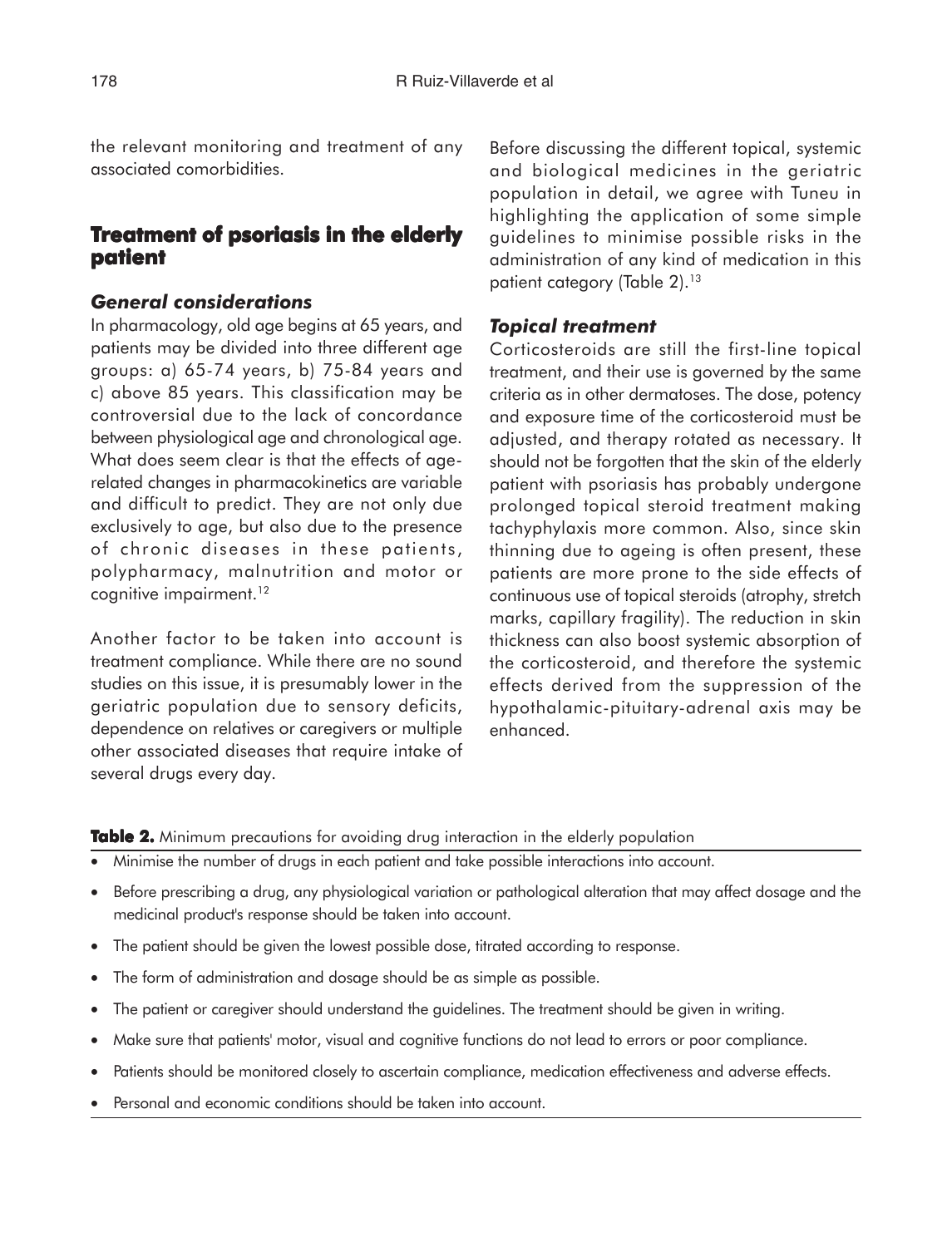The combination of calcipotriol and betamethasone is useful and effective in elderly patients, and sometimes achieves a better result than that in the younger population, with good treatment compliance and without an increase in adverse effects.14

The use of topical calcineurin inhibitors in offlabel indications (mild and moderate-to-severe atopic dermatitis) has provided an interesting and efficacious alternative in the treatment of facial, genital and flexural psoriasis, while avoiding the side effects of prolonged topical corticosteroid use.15

### *Phototherapy*

Data on phototherapy, both NBUVB and PUVA are limited in the elderly population. Although NBUVB has become more commonly used than PUVA therapy,<sup>16</sup> some authors advocate reasonable use of phototherapy in patients who present with moderate-to-severe psoriasis after establishing a proper risk/benefit balance and regular monitoring for skin malignancy.

The main drawback is determining the person's capacity to remain standing for the necessary time during treatment, and the drawbacks derived from its administration, which is two to three times weekly. The benefits in female population may even be greater since it promotes the synthesis of vitamin D in postmenopausal women.17

## *Systemic therapy Methotrexate (MTX) (MTX)*

Methotrexate is indicated as systemic treatment in moderate-to-severe plaque psoriasis, psoriatic erythrodermia, generalised pustular psoriasis, nail psoriasis, palmoplantar psoriasis and psoriatic arthritis. It may be used if there is of lack of response to topical treatment, acitretin, PUVA/ NBUVB or if these are not available or not tolerated.

Methotrexate is usually administered in an intermittent low-dose regimen such as once weekly in daily clinical practice. Administration can be via oral or subcutaneous route. The usual dose range is between 7.5 mg and 15 mg per week. Higher doses are usually not necessary. Folic acid, 5-15 mg weekly, protects against some of the common side effects seen with low-dose methotrexate such as stomatitis. Patients without risk factors for hepatotoxicity should have liver function checked every one to three months. Liver biopsy should also be considered after a cumulative dose of 3.5 to 4 g. The main interactions are with NSAIDs.

It is an effective treatment in the elderly, although lower doses than those given to younger patients are recommended. This is why it is postulated as a relative contraindication in the usage guides recently published in Spain.<sup>18</sup> From a practical point of view, the most important requirement is to monitor the blood count and liver function. In contrast to younger patients, procollagen type III aminoterminal peptide measured every three months is not as sensitive in detecting liver damage. Methotrexate may be reserved for rescue therapy during psoriatic flares instead of as first-line treatment if there is concern over the risk of cumulative toxicity.

Great care should be taken in renal failure patients as acute myelosuppression is more frequent in patients on MTX, and a test dose should be considered. Its use in this population is supported by the reported cardio-protective effect of MTX from many studies.<sup>19</sup>

### *Acitretin (ACI) citretin (ACI)*

Acitretin is a first-line drug for pustular psoriasis, particularly the palmoplantar variant, and to establish long-term psoriasis treatment strategies in rotation, sequencing or combination. Due to its non-immunosuppressive action, ACI is recommended as a first-line systemic treatment in patients with melanoma,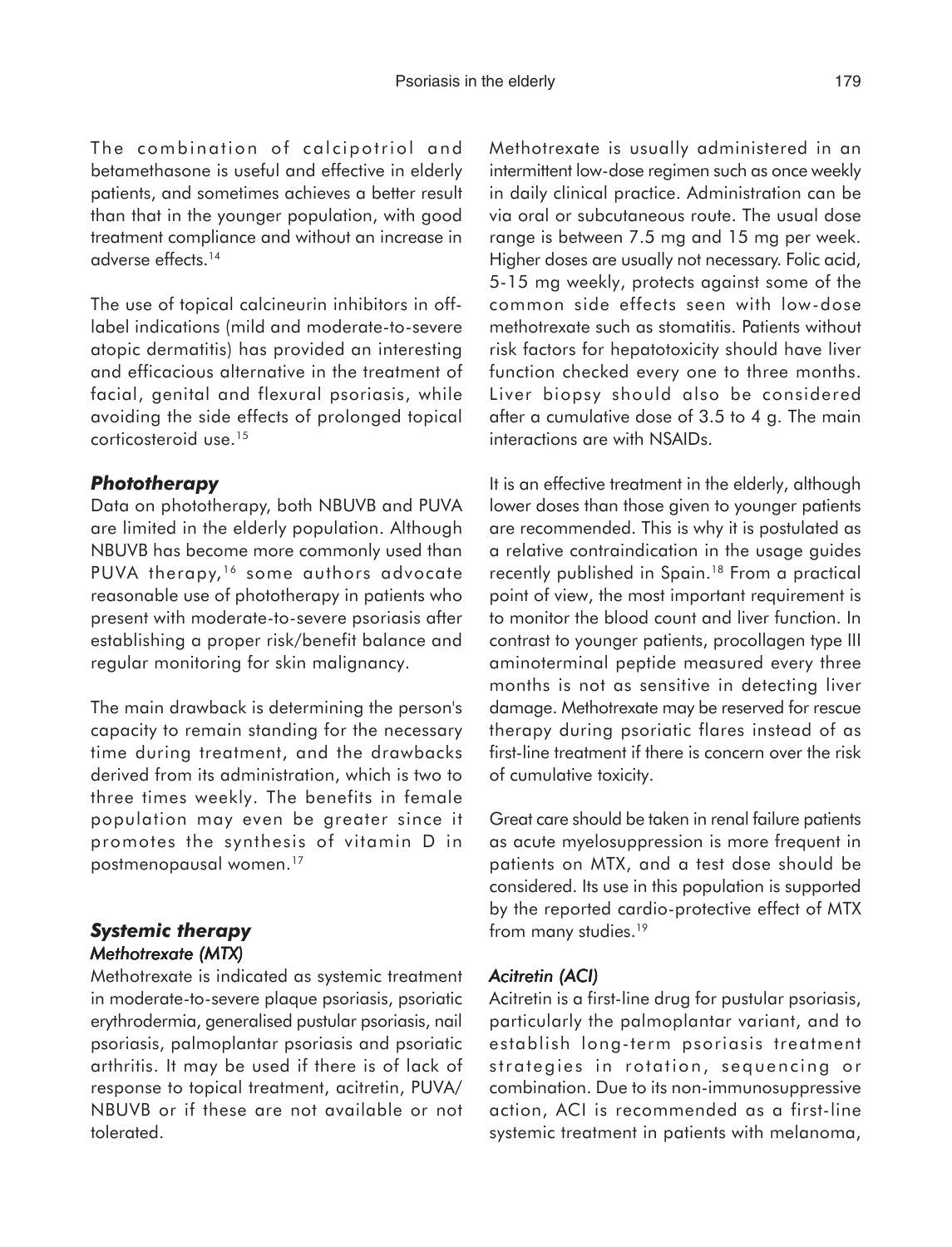solid and lymphoproliferative neoplasms and in patients with HIV infection. In the Spanish guidelines, paediatric and old age are regarded as relative contraindications.20

The usual dose range of acitretin is 25 mg every other day to 50 mg daily. Most of the side effects are dose-dependent and well-tolerated at the recommended doses. Cutaneous xerosis is a limiting factor in the elderly population and therefore emollients are important. Other common side effects, especially seen in this age, include cheilitis and alopecia. Monitoring for hypertriglyceridaemia and hepatotoxicity are required with retinoid therapy. Acitretin is teratogenic so it is only indicated in men and in women of non-reproductive potential. Pregnancy is contraindicated for two years after discontinuing the drug. Adverse reactions are less frequently associated with lower doses (25 mg/d). However, the toxic dose is very close to the therapeutic dose, thus accounting for the presence of side effects during the initial period, while the dose is still being titrated. These effects are normally reversible when the dose is reduced or discontinued. With the photoageing of the elderly population in our country, its protective effect against photoageing and non-melanoma skin cancer makes acitretin a desirable treatment. However due to its potential photosensitive effect, a suitable sunscreen and sun protective measures are required. The absence of immunosuppression makes it a treatment of choice in the elderly population. However, hypertriglyceridaemia may require both dietary measures and pharmacological correction.16

#### *Ciclosporin*

Ciclosporin is widely used in the treatment of transplantation patients and also in some dermatological conditions such as atopic dermatitis, pyoderma gangrenosum and psoriasis. In the elderly population in our clinical practice it is rare to exceed the dose of 3 mg/kg/day and shorter treatment cycles are preferred. The initial daily dose of ciclosporin is usually 2.5 mg/kg in two divided doses. The dose can be increased to

a maximum of 4 mg/kg per day. Since ciclosporin is metabolised by hepatic cytochrome P4503A enzymes, a variety of important drug interactions with drugs metabolised by these enzymes can occur, e.g. diltiazem, nicardipine, veramapil, fluconazole, itraconazole and colchicine.

As well as nephrotoxicity which is one of its main side effects, there is a long term risk of carcinogenesis. Close monitoring for hypertension, a common condition in these patients is needed and often limits the long-term use of ciclosporin in elderly psoriatic patients. At present, there are no Spanish guidelines for the specific use of this agent in patients with psoriasis, but its use should be restricted or it should be used with great caution in patients with a baseline impairment of renal function or poorly controlled hypertension. These two problems are encountered with greater frequency in the elderly and may be regarded as relative contraindications. Ciclosporin should therefore be used as a second-line treatment or in cases requiring a rapid clearance of psoriasis.21

#### *Biological therapy*

The introduction of biologics has provided another treatment option for psoriasis patients who have not been able to tolerate or respond to conventional treatment modalities (Figures 1 & 2). In the elderly population, most studies agree that there is a similar efficacy of anti-TNF treatments in young and elderly patients. Elderly patients are not regularly included in clinical trials, hence there are no explicit recommendations in the guidelines on treatment or summaries of drugs for the treatment of moderate-to-severe psoriasis in this group.22-25 Dose adjustment is not usually required, although special caution is required as the incidence of severe infections in patients over 65 years old is greater than that in younger patients.

One of the representative studies is a systematic review from 2011 conducted by Busquets et al that assessed the efficacy and safety of anti-TNF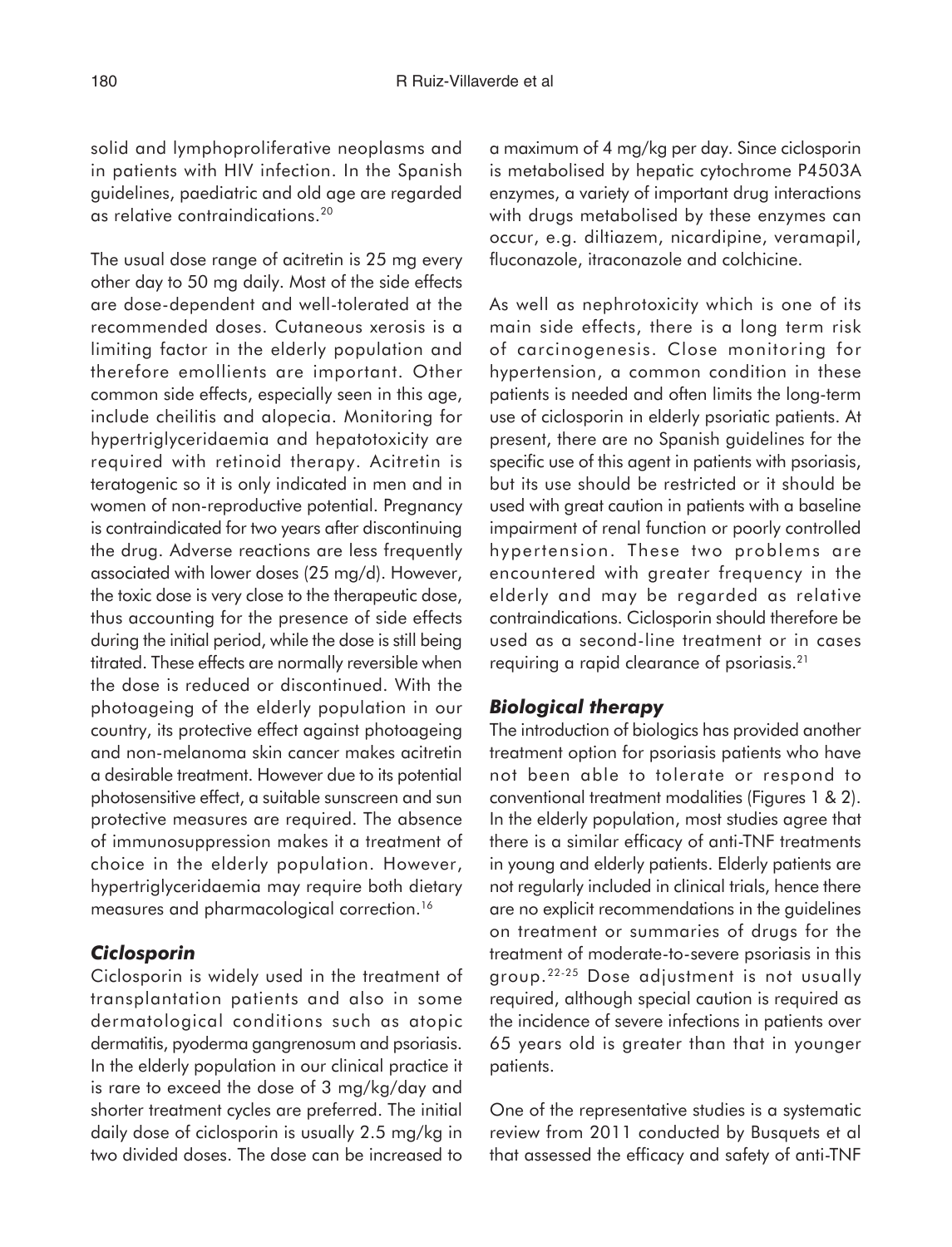treatment in elderly patients.26 It included 10 studies with a total of almost 5000 patients above the age of 65 years treated with anti-TNF for rheumatological diseases. It was concluded that the retrospective studies were not designed specifically to assess the elderly population (either efficacy or safety). The difference in efficacy between the young and elderly population was not significant. Although



**Figure 1.** Moderate psoriasis with PASI>10 prebiological treatment (Etanercept).

the difference did not reach statistical significance, elderly people presented with a higher rate of adverse effects. However, there were more local site reactions, headache, rhinitis, allergic reactions and upper respiratory tract infections in the young subjects. These findings were also reported by other studies more focused on the elderly population, particularly with etanercept and adalimumab.27,28

In view of the lack of evidence, expert consensus has been reached on the choice of treatment for psoriasis in the elderly. In an expert consensus, etanercept was the treatment of choice due to its shorter half-life in cases where patients need to be vaccinated or if treatment may be suspended due to surgery.29

# **Conclusion**

The management of psoriasis in elderly patients is a veritable challenge, due to the absence of specific data on the safety and efficacy of the different treatments available (Figure 3). However, treatment objectives should not vary substantially from the younger patients: disease control, fulfilling patient expectations, improving quality of life and seeking efficacious and safe treatment regimens. Further quality studies are called for in the management of psoriasis in our elderly patients.



Figure 2. Control six months after biological treatment.